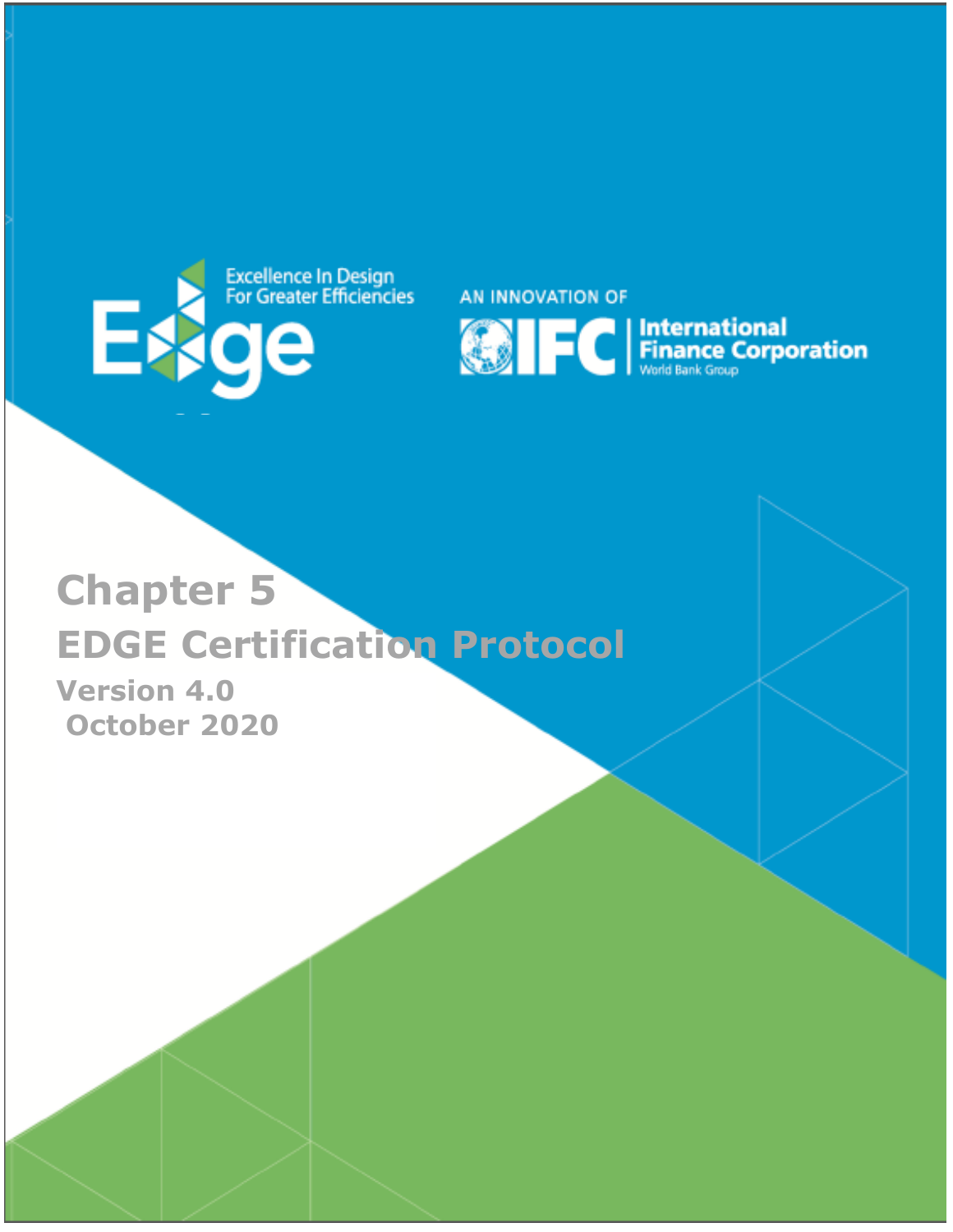Copyright © 2015 International Finance Corporation. All rights reserved.

The material in this publication is copyrighted by International Finance Corporation ("IFC"). IFC encourages the dissemination of the content for non-commercial purposes. Content from this publication may be used freely without prior permission, provided that clear attribution is given to IFC, IFC's copyright notice is reproduced on any copies, and that content is not used for commercial purposes.

## Disclaimer

**This document is not a legally binding document** unless all or part of it is incorporated into or made a part of a separate legally binding agreement between IFC and a counterparty.

No advisory, fiduciary or other relationship is created between IFC and any person or organization accessing or otherwise using any of this document. IFC (and any of its respective directors, officers, agents, contractors, interns, suppliers and employees) will not be liable for any damages, losses or causes of action of any nature arising from any use of this document or the provision of this document.

Any reference to Partners or Partnerships in this document is strictly for the purposes of description and does not establish or prejudice the type of relationship which IFC may choose to enter with a third party. The precise nature of the relationship between IFC and a third party in the context of the EDGE Certification Program will be set forth in a separate legally binding agreement.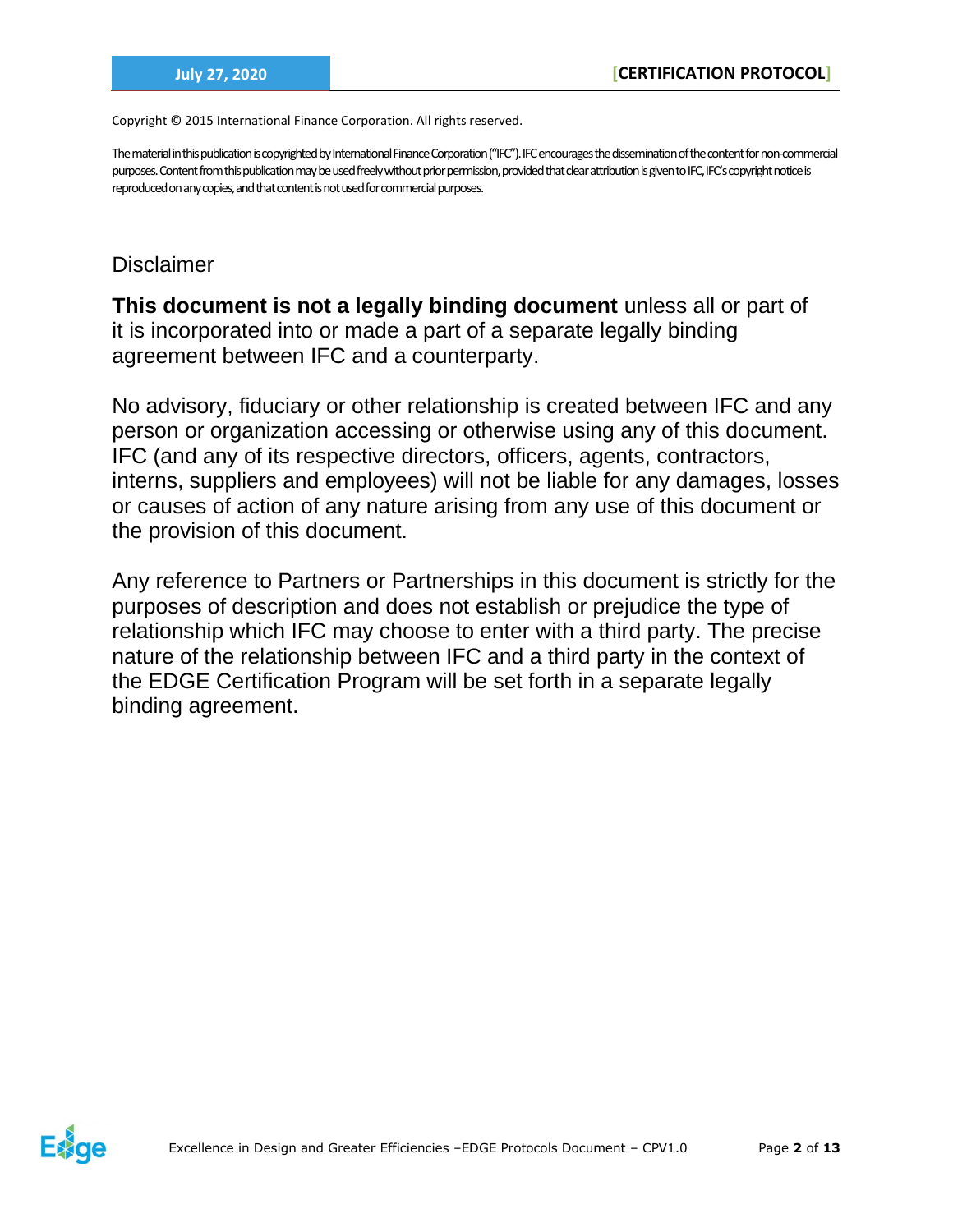## **Contents**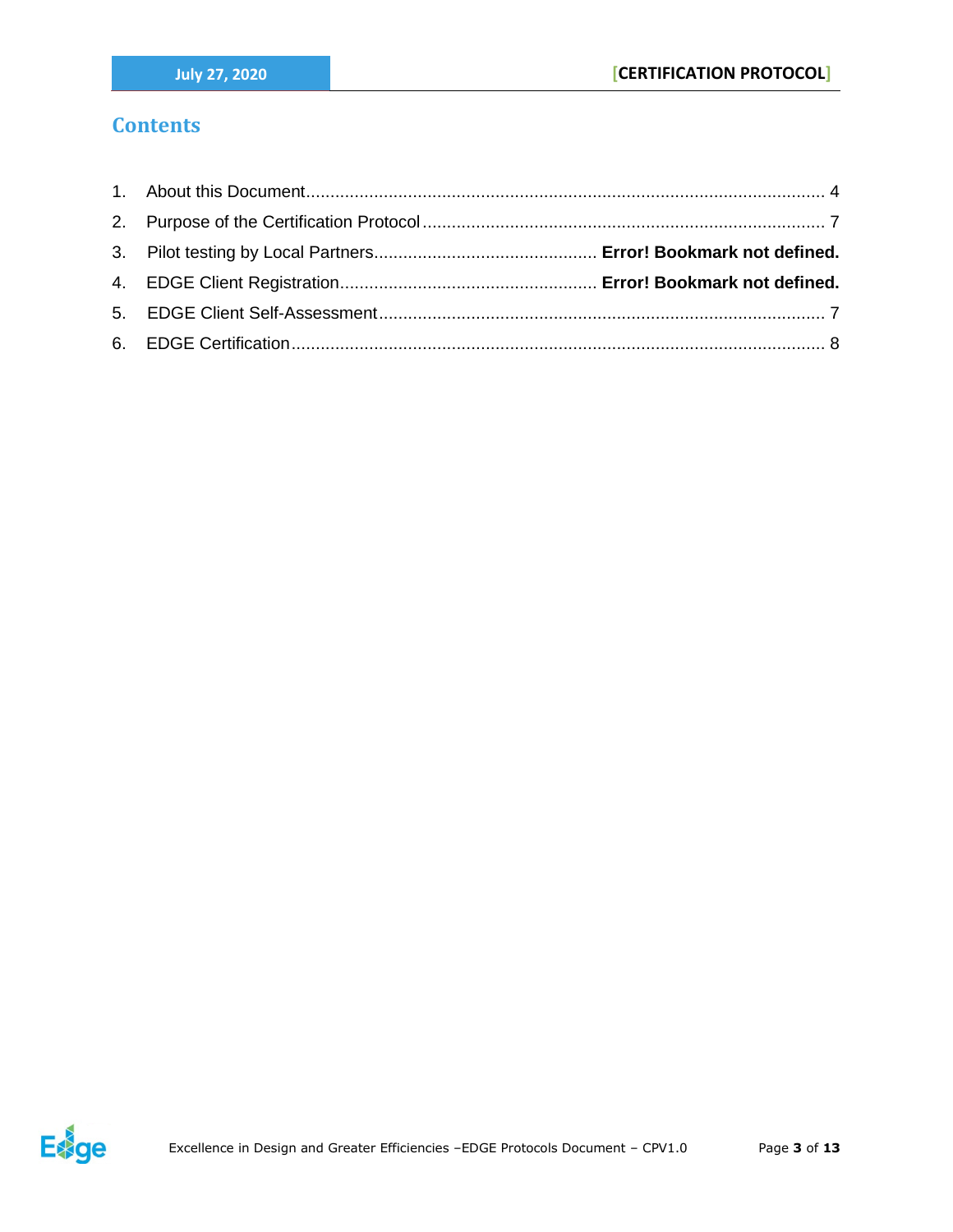## <span id="page-3-0"></span>**1. About this Document**

#### **1.1. Scope of this document**

This document, the *Chapter 5 EDGE Certification Protocol*, is designed to set out the process which must be followed in order for an EDGE Certificate to be issued. It sets out the roles and responsibilities for the EDGE Client with respect to initial registration, self-assessment and selecting an EDGE Auditor; the roles and responsibilities of the EDGE Auditors in undertaking a Design Audit and a Site Audit; and finally the roles and responsibilities of the EO&M Team in reviewing and approving the EDGE Auditor's Recommendations in order to issue either a Preliminary (design stage) Certificate or a final EDGE (post construction stage) Certificate. For questions regarding the use of the EDGE logo and brand please refer to the two documents: "EDGE Branding and Media Guidelines"; and "EDGE Brand Assets Document" https://www.edgebuildings.com/contact-us/brand-assets/.



#### **Figure 1** Components of the Certification Protocol

#### **1.2. Organization of the EDGE Protocols**

The *Chapter 1 EDGE Governance Structure Overview* provides a comprehensive overview of the EDGE Protocols, and therefore should be read first.

For the potential EDGE Client, the *Chapter 5 EDGE Certification Protocol* is the most important document of the EDGE Protocols to read and understand, since it is the only document where their roles and responsibilities are set out.

This document should be read in conjunction with the *Chapter 2 EDGE Approval Protocol for Local Partners, Chapter 3 EDGE Approval Protocol for Global Partners,* and *Chapter 4 EDGE Approval Protocol for Auditors,* since the *Chapter 5 EDGE Certification Protocol* is a sub-set of activities that each of these parties undertake.

Readers are encouraged to refer to the *EDGE Glossary* to help them understand the key terms which define the EDGE Protocols, which are identified in the text through capitalized nouns (e.g., Local Market).

It is also important that parties involved in the delivery of the EDGE Protocols understand the process for periodically updating the EDGE Protocol documents, and their responsibilities with respect to implementing these changes; this is set out in the *Chapter 7 EDGE Update Protocol*.

This *Chapter 5 EDGE Certification Protocol* document, along with the remainder of the EDGE Protocols, is designed to set the norm for the EDGE Protocols, and therefore sets out in detail requirements to ensure that the EDGE Protocols are implemented consistently around the world. The EDGE Protocols are the base reference and underpin all EDGE training materials and guidance documents.

#### **1.3. Roles and Responsibilities**

The operation of the EDGE Certification Programs in Local Markets is contingent on a number of organizations working together to maintain the system and deliver services to Clients. The roles and responsibilities of these organizations, and their interrelationship is provided in an overview in the *Chapter 1 EDGE Governance Structure Overview*, and detailed through the remaining EDGE Protocol documents.

The *Chapter 5 EDGE Certification Protocol* is followed both in the case where the EDGE Certification Program is being operated by a Local Partner, and in the case where it is being operated by a Global Partner.

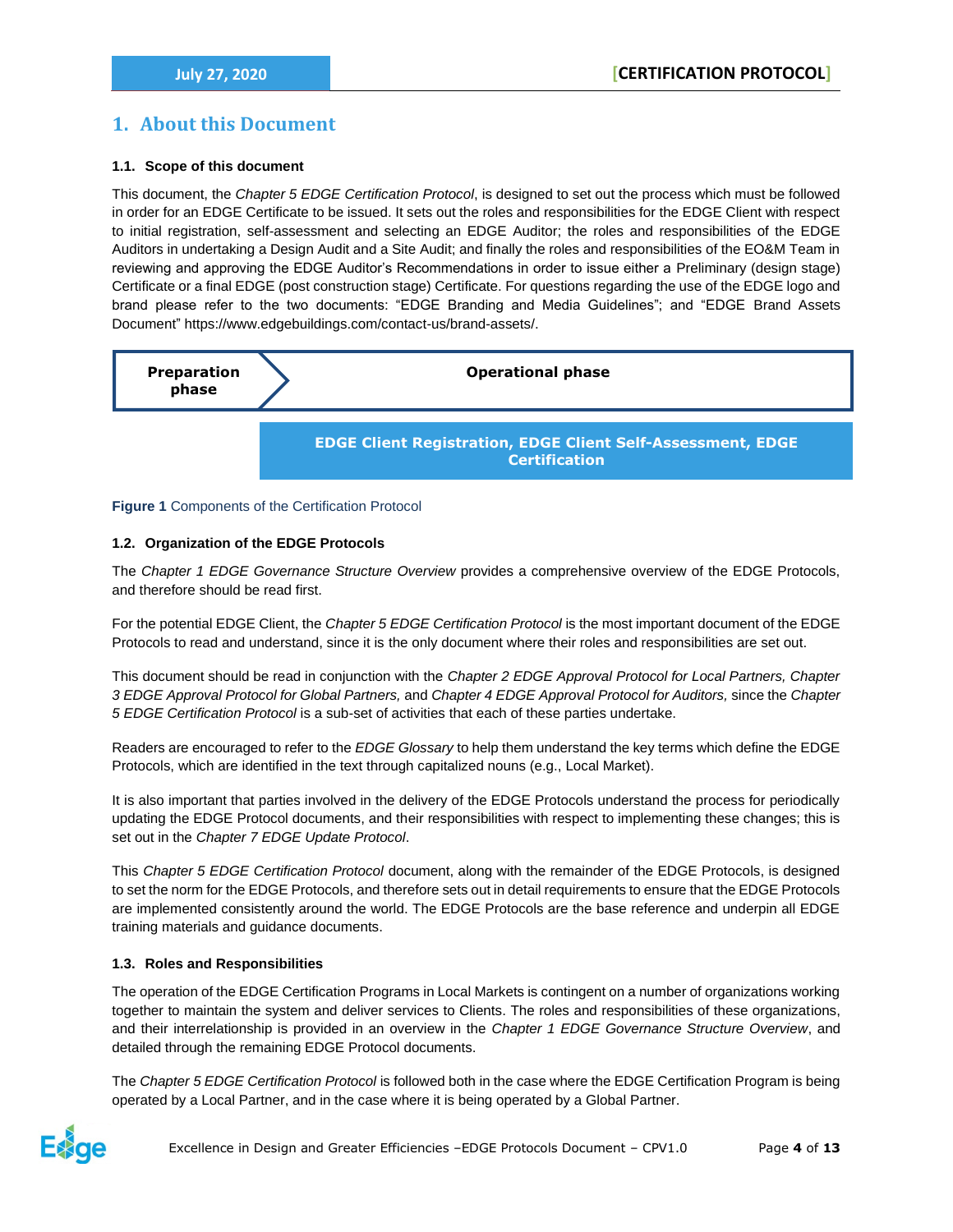The first step in the process is for the potential EDGE Client to save their project in the EDGE Software online, which also serves as an initial check to make sure it is one of the building types within the scope of the EDGE Program operating in that Local Market. At this point, the building project is issued an EDGE ID Code, which remains assigned to the project throughout the process.

It is then the responsibility of the EDGE Client to make sure the building project design meets the EDGE Standard at EDGE or EDGE Advanced level, and they can do this at the planning stage by using the EDGE Software to model different scenarios with a variety of measures if they choose. Once they have finalized their design, the details of the energy savings, water savings and embodied energy of material savings are calculated by the EDGE Software. Together, the output of the EDGE Software and the supporting documentary evidence are referred to as the Self-Assessment.

Once the EDGE Client has completed the Self-Assessment, they register the project with the relevant Partner. Next, the Client selects an Auditor. Clients are responsible for paying EDGE Certification Fees to the Partner, and appointing an approved EDGE Auditor. The potential EDGE Client may separately negotiate fees with the Auditor. Clients are also responsible for the factual accuracy of the certification application.

Once appointed, the EDGE Auditor is responsible for undertaking a Design Audit, which includes a desk review of the Self-Assessment and accompanying documentation. If the Auditor is satisfied that the building project design meets the EDGE Standard at EDGE or EDGE Advanced level, they make a Recommendation to the Partner for Preliminary Certification. The Partner then checks to make sure that the Design Audit is complete, and if so, issues a Preliminary Certificate for the building project. Subsequently, after the building project has been completed, an EDGE Auditor must undertake a Site Audit to make sure that the completed building includes the EDGE Measures that were set out in the design. If the Auditor is satisfied that the completed building meets the EDGE Standard at EDGE or EDGE Advanced level, they make a Recommendation to the Partner for EDGE Certification. The Partner then checks to make sure that the Site Audit is complete, and if so, issues an EDGE Certificate for the building project.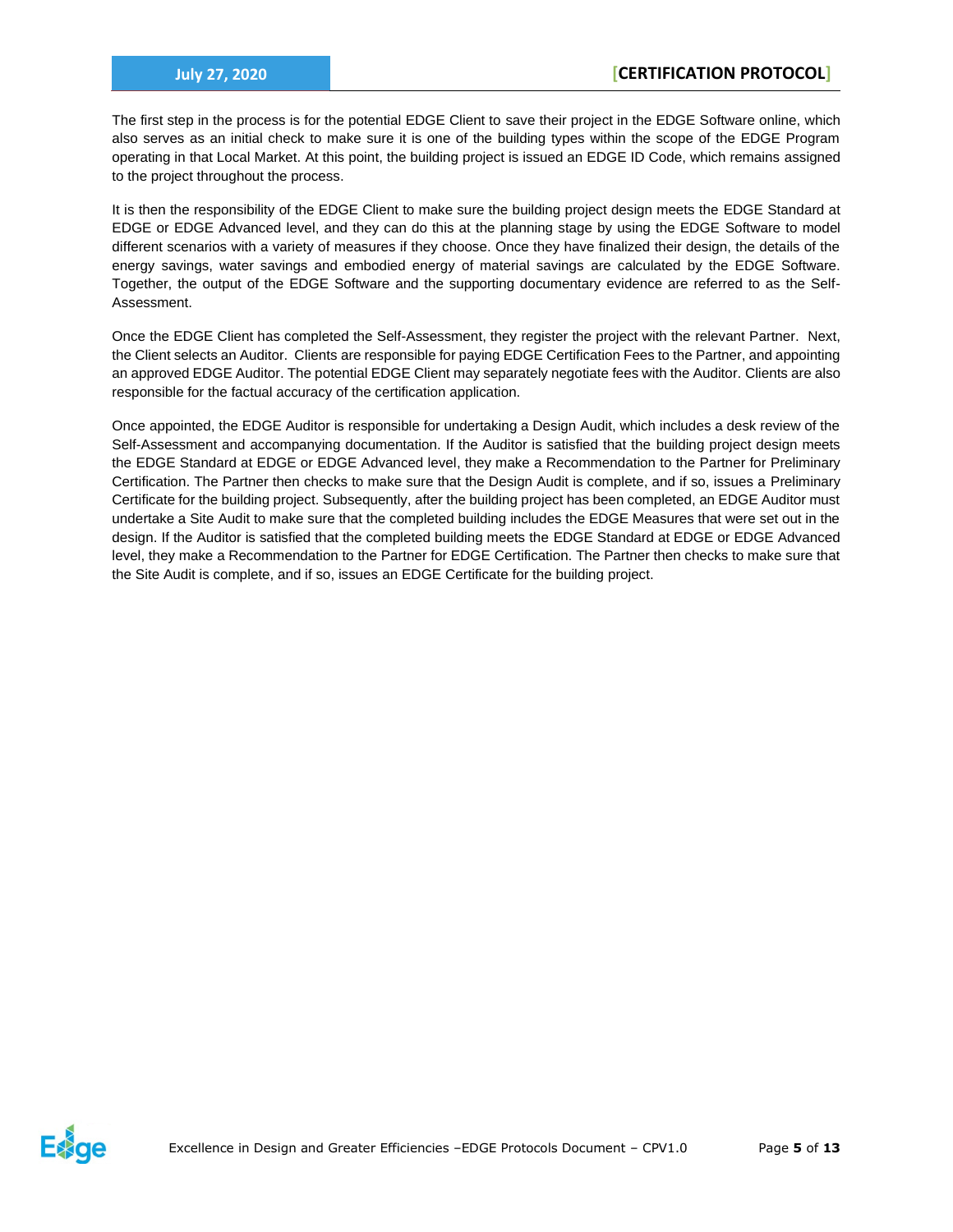

**Figure 2** Processes followed for EDGE / EDGE Advanced Certification

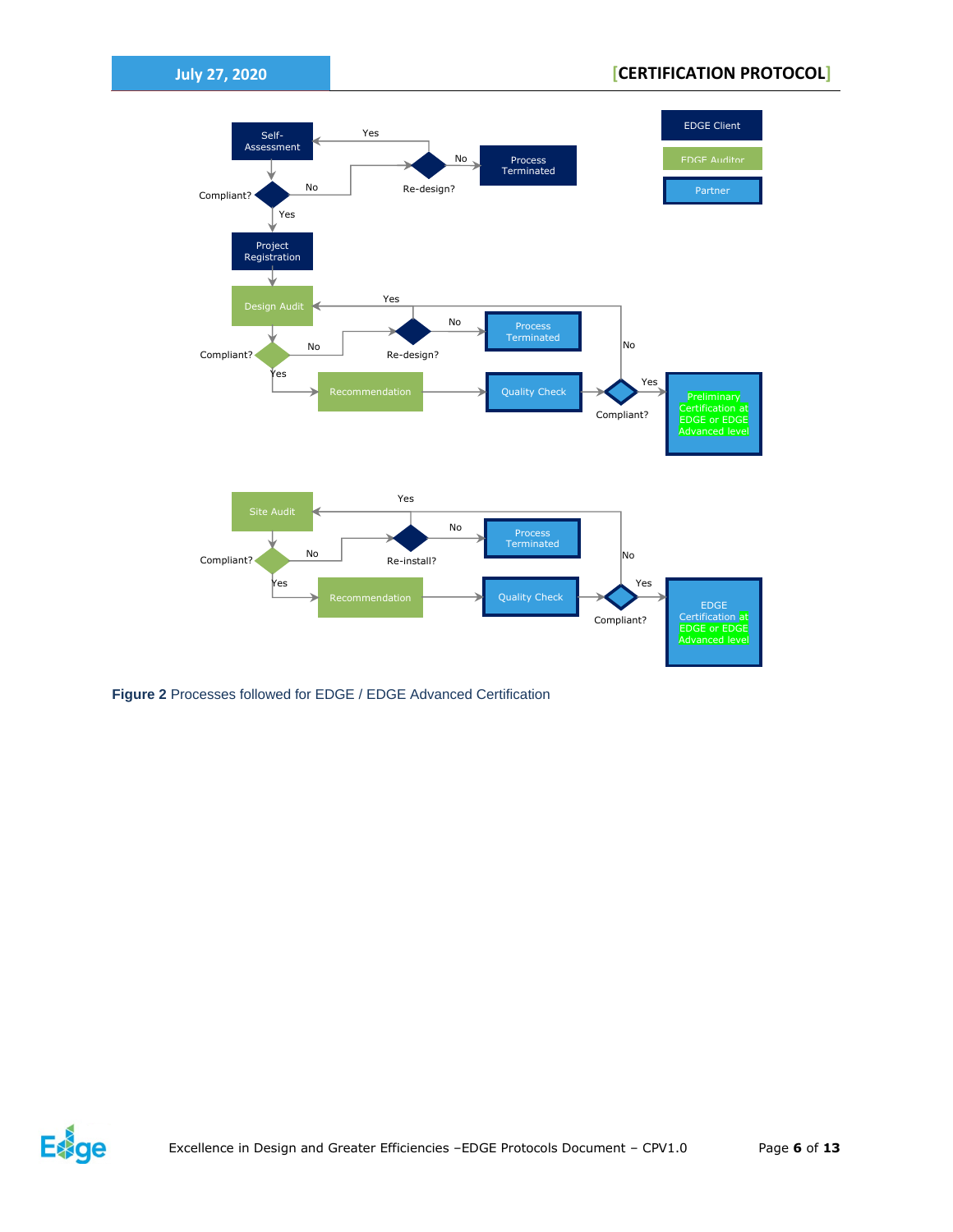### <span id="page-6-0"></span>**2. Purpose of the Certification Protocol**

- 2.1. The purpose of the *Chapter 5 EDGE Certification Protocol* is to provide assurance that the EDGE Client's building projects meet EDGE Standard at EDGE or EDGE Advanced level.
- 2.2. The scope of the *Chapter 5 EDGE Certification Protocol* is confirming that the building project design includes measures that should achieve the EDGE Standard at EDGE or EDGE Advanced level confirming that these elements of building project design have been incorporated in the finished build.
- 2.3. EDGE Certification does not include efficacy testing of the measures post-build. However EDGE certified buildings should accept to disclose their monthly energy and water usage to IFC on an annual basis. IFC may publish this information unless it is requested by the EDGE client otherwise, in which case data can be used in aggregate without identification of an individual project's data.
- 2.4. The EDGE Certification process includes a Self-Assessment, to assist the EDGE Client in the design of the building, a third party Design Audit and Site Audit resulting in a Recommendation, undertaken by an approved EDGE Auditor to ensure the independence of the finding, which is checked by the relevant Partner<sup>1</sup>, i.e., either the Local Partner or the Global Partner, who has been granted the authority for issuing the EDGE Certificate.

#### <span id="page-6-1"></span>**3. EDGE Client Self-Assessment**

- 3.1. The EDGE Client shall use the EDGE Software to calculate a building project's expected efficiency savings compared to the Base Case, and determine whether the design achieves EDGE Standard at EDGE or EDGE Advanced level.
- 3.1.1. The building project details shall be added to the EDGE Software. A full description of the required data is available in the User Guide.
- 3.1.2. The EDGE Client shall use the information available to improve the accuracy of the Self-Assessment. This may include, but is not limited to the following:
	- i) Thermal performance of the building fabric.
	- ii) Efficiency of building services.
	- iii) Proportion of onsite renewable energy.
	- iv) Flow rates of water fittings.
	- v) Water treatment and recycling options.
	- vi) Materials used in the project.
- 3.2. The EDGE Client shall internally review the EDGE Measures with their design team.
- 3.2.1. If the EDGE Software shows that the building design has not already been optimized to achieve the EDGE Standard at EDGE or EDGE Advanced level, the design team may review options to improve performance.
- 3.3. The EDGE Client may work with third party consultants (for example, EDGE Experts) to complete the Self-Assessment.
- 3.4. Once the EDGE Client's building project design is Self-Assessed to meet the EDGE Standard at EDGE or EDGE Advanced level, the Client may apply for the relevant certification.

<sup>&</sup>lt;sup>1</sup> Information about which Partner is operating in a region can be found at www.ifc.org/edge.

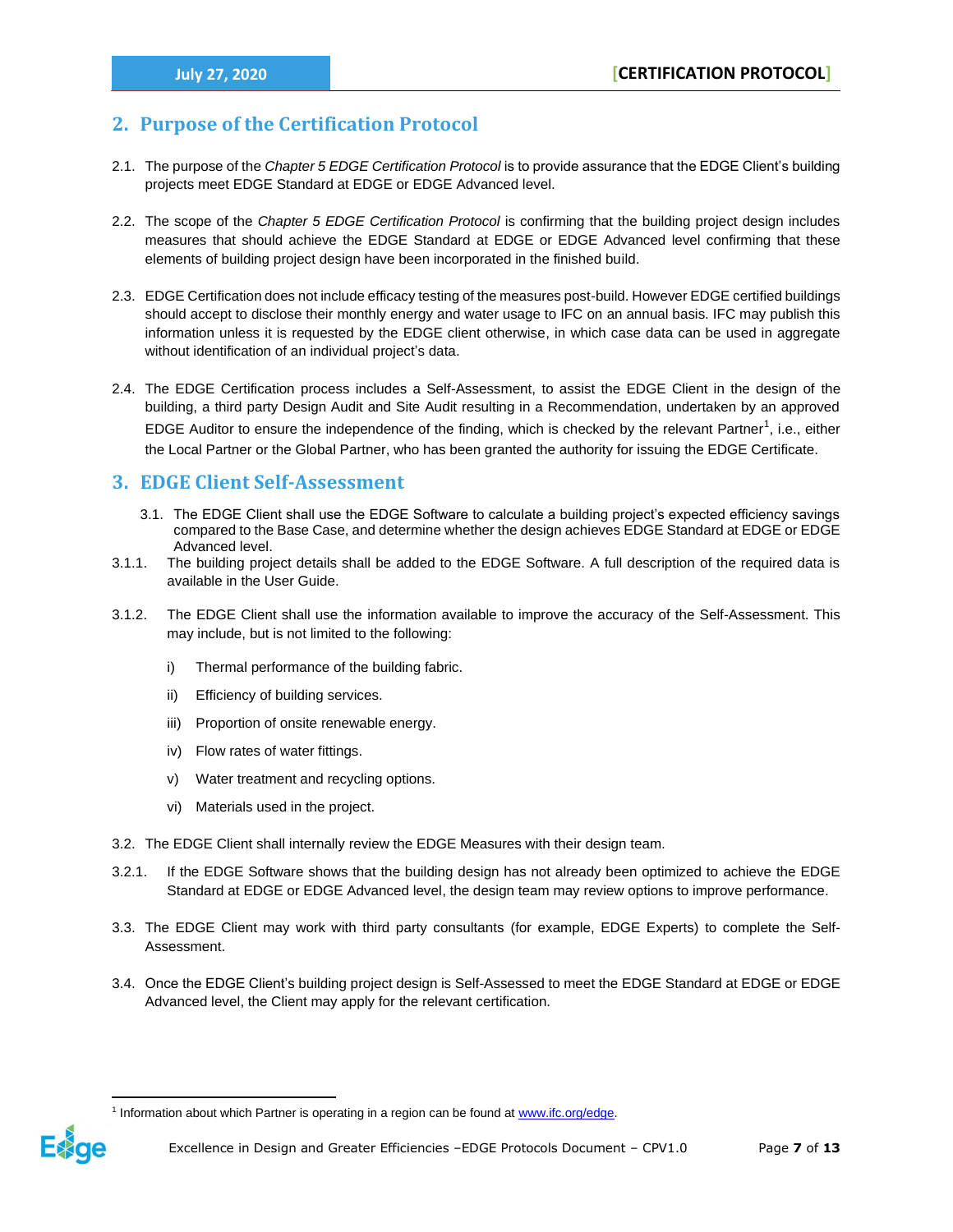## <span id="page-7-0"></span>**4. EDGE Project Registration**

- 4.1. A potential EDGE Client shall register a prospective EDGE building project with the relevant Partner, to ensure that the building project is within the scope of EDGE in terms of the location and intended use. If the project is within the scope of EDGE, the Partner may levy a registration fee.
- 4.2. The potential EDGE Client shall provide the following data to the relevant Partner about the building project:
	- i) Building type office, hotel, home, etc.
	- ii) Project name
	- iii) Project company name
	- iv) Project contact details including name, email, phone number and address
	- v) Project address
	- vi) Project country
	- vii) Expected date for submission of application for Preliminary Certification
	- viii) Expected date for submission of application for post construction EDGE Certification (if known)
	- ix) Appointed Auditor (where available)
- 4.3. If the proposed building project is within the scope of an existing EDGE software version, the project details shall be entered into the EDGE Project Database.
- 4.4. Where the building falls outside the scope of the existing EDGE Software version, the potential EDGE Client shall be notified by the relevant Partner of the reason that the EDGE Certification is not applicable to the building project.
- 4.5. Once the Client has created a project in the EDGE Software the software will generate a unique project ID number.
- 4.6. Refer to Chapter 7, EDGE System Update Protocol, for guidance on how to work with EDGE Software upgrades after a project has been registered and before it has been EDGE Certified post construction.

## **5. EDGE Certification**

- 5.1. In order to initiate the process, the EDGE Client shall apply for certification, and pay a non-refundable Certification Fee to the relevant Partner, i.e. either the Local Partner or the Global Partner, according to the fees set out in the legal agreement with Partner. This fee does not include EDGE Auditor services.
- 5.2. The EDGE Client shall appoint an approved EDGE Auditor, including negotiating the auditing fees, which the EDGE Client is responsible for paying directly to the EDGE Auditor.
- 5.2.1. The EDGE Client may contract the EDGE Auditor separately for the Design Audit and the Site Audit.
- 5.2.2. It is recommended that the EDGE Client use the same EDGE Auditor for both the Design Audit and the Site Audit; however this is not a requirement.

#### **Preliminary Certification (design stage)**

5.3. The EDGE Auditor shall verify through a Design Audit that the building project design meets the EDGE Standard at EDGE or EDGE Advanced level. This must be undertaken before the building project is complete. If a building is complete the Client should proceed directly to the EDGE Certification.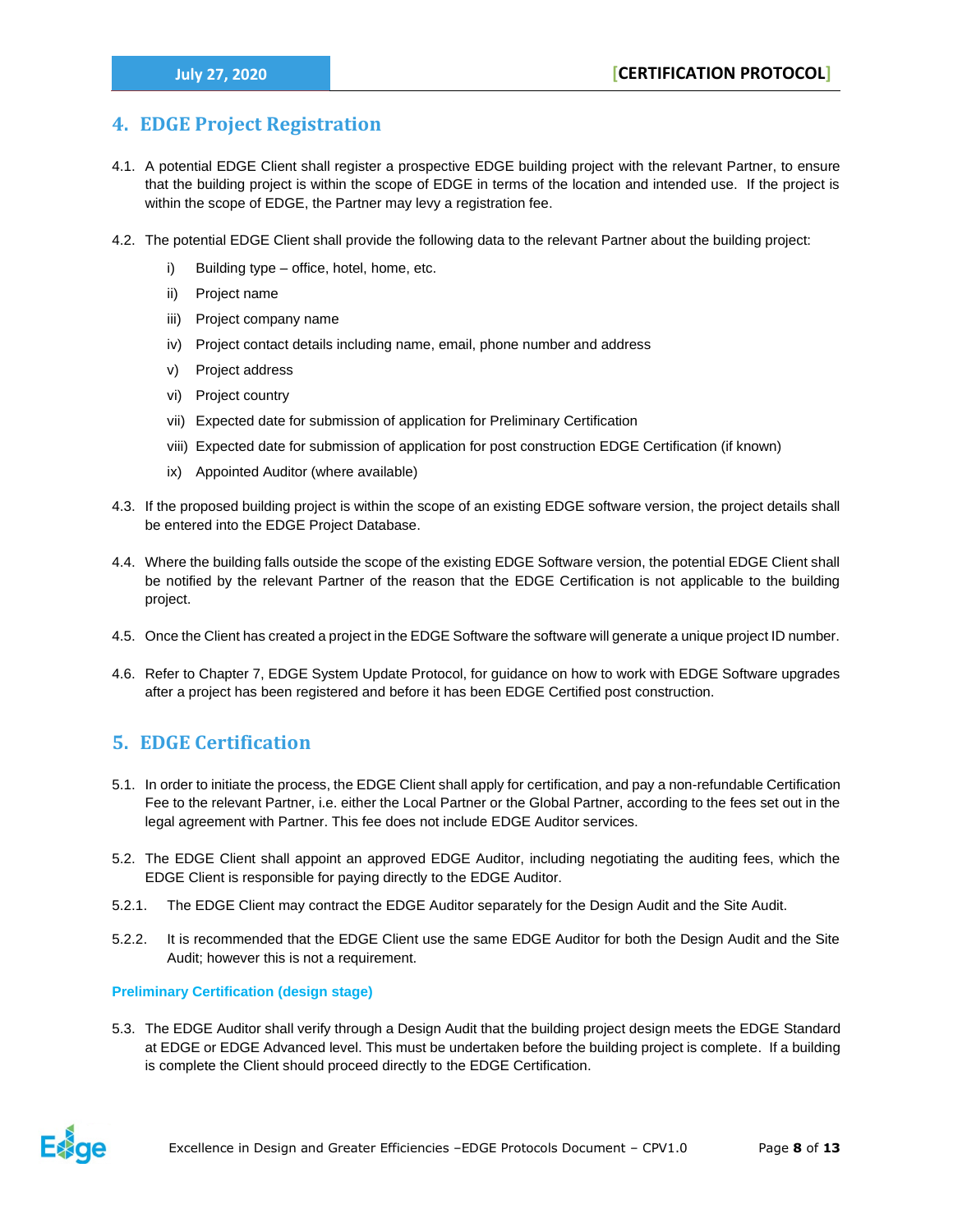- 5.3.1. The EDGE Client shall provide full access to the Self-Assessment and all supporting documentation prepared by the EDGE Client.
- 5.3.2. Based on the Self-Assessment done by the EDGE Client, the EDGE Client shall send a list of all documentary evidence that will be required by the EDGE Auditor to verify that the building project design meets the EDGE Standard at EDGE or EDGE Advanced level.
- 5.3.3. The EDGE Auditor shall review the Self-Assessment and any supporting documentation provided promptly, and make a judgment on whether or not the EDGE Client has correctly interpreted the requirements of the EDGE Standard at EDGE or EDGE Advanced level, as set out in the User Guide.
- 5.3.4. If the EDGE Auditor finds the documentary evidence to be incomplete or if any of the requirements have been misinterpreted, then they shall prepare a summary report for the EDGE Client which clearly indicates the further information required to demonstrate compliance with the EDGE Measures claimed and design details provided.
- 5.3.5. The EDGE Client shall be given at least one chance to resubmit outstanding information or correct any errors made in the first application. Further iterations may be possible, depending on the agreement between the EDGE Client and the EDGE Auditor, which would likely include payment of additional auditor and certification fees by the EDGE Client.
- 5.3.6. The Design Audit does not require a site visit by the EDGE Auditor.
- 5.4. The Preliminary Certificate will expire and no longer be valid 12 months after the project is practically complete or 36 months after issuance, whichever comes first, unless an exception is granted in writing by the EDGE Partner. Any such exception should be reported by the relevant Partner to the EO&M Team.
- 5.5. If the building project design does not meet the EDGE Standard, this status shall be recorded in the EDGE Project Database, and the certification process shall be terminated.
- 5.6. If the EDGE Auditor determines the building project design meets or exceeds the EDGE Standard, they shall submit a written assessment and Recommendation for Preliminary Certification at EDGE or EDGE Advanced level to the relevant Partner.
- 5.7. The EDGE Auditor's written assessment and Recommendation shall be subject to an independent quality check by the relevant Partner, to ensure it is complete and prepared as per the process set out in this document, the *Chapter 5 EDGE Certification Protocol*.
- 5.8. The Preliminary Certificate shall be issued promptly by the relevant Partner, i.e., either a Local Partner or a Global Partner, and this status shall be recorded promptly in the EDGE Project Database.
- 5.8.1. The Preliminary Certificate shall include as a schedule or annex all the EDGE Measures included in the building project design, which are taken directly from the EDGE Software as submitted by the EDGE Auditor, as verified by the Partner.
- 5.8.2. The EDGE Client may publicly refer to the building project design as meeting EDGE Standard at EDGE or EDGE Advanced level for design after the Preliminary Certificate has been issued, for example in marketing materials, however they shall not refer to the building project as EDGE Certified.

#### **EDGE Certification (post-construction stage)**

5.9. When the building project is complete, the EDGE Auditor shall verify through a Site Audit that the building project meets the EDGE Standard at EDGE or EDGE Advanced level, in line with documentation and design details used

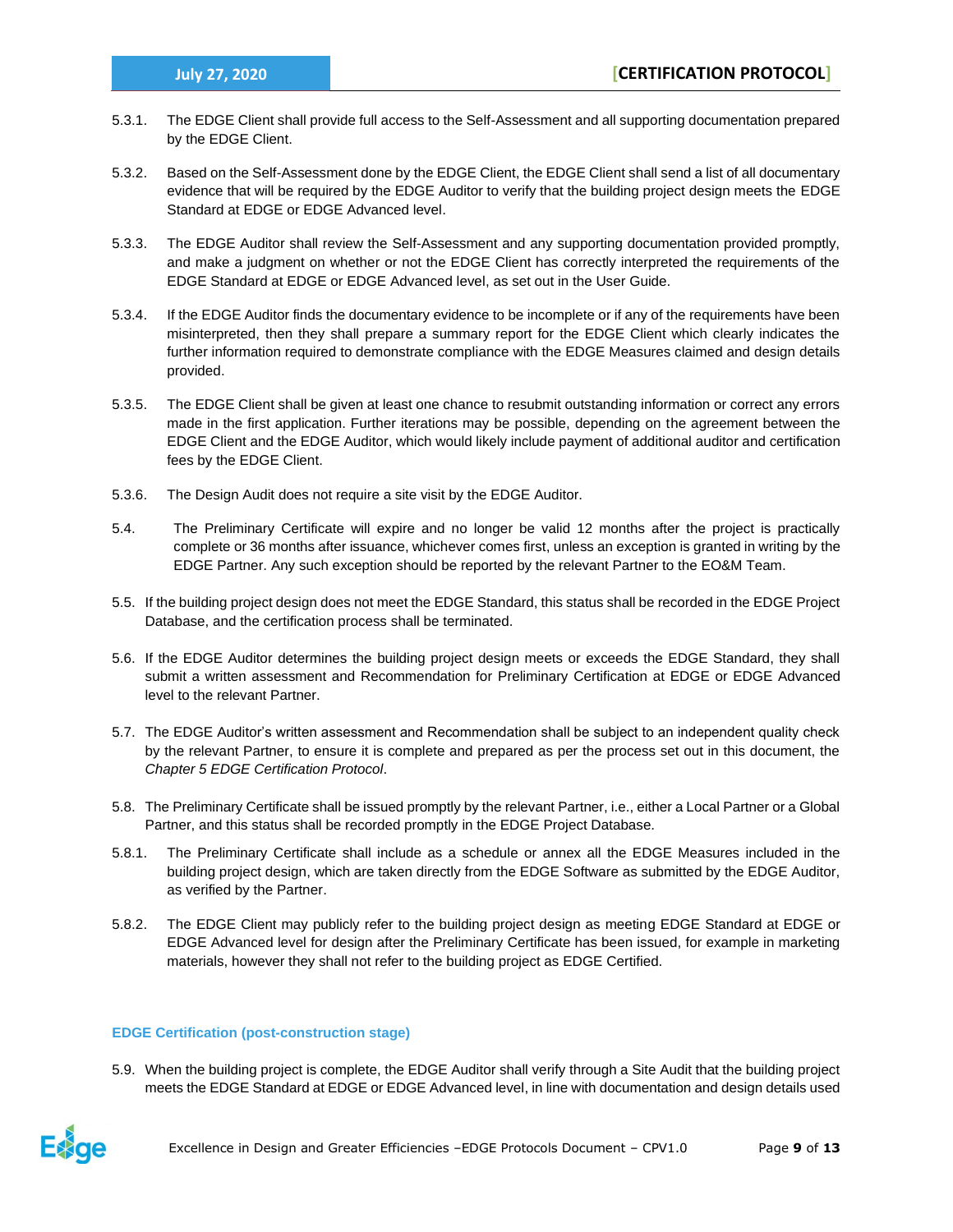to confirm compliance in the Design Audit. The Site Audit must take place within 12 months of the project practical completion date.

- 5.9.1. The EDGE Client shall provide full access to the building project site and all supporting documentation.
- 5.9.2. The EDGE Auditor shall verify that the EDGE Measures claimed are physically present in the completed building project.
- 5.9.3. If amendments to the building project design have been made, the EDGE Client shall provide an updated Self-Assessment, which the EDGE Auditor shall verify as per the project design requirements set out above in Section 5.1 (including 5.1.1 through 5.1.2).
- 5.9.4. The EDGE Client shall be given at least one opportunity to amend the Self-Assessment based on any noncompliance issues identified by the EDGE Auditor during the site visit. A subsequent Site Audit can be arranged depending on the agreement between the EDGE Client and the EDGE Auditor, but is not required.
- 5.10.If the building project does not meet the EDGE Standard at EDGE or EDGE Advanced level, this status shall be recorded in the EDGE Project Database.
- 5.11.If the EDGE Auditor determines the building project meets or exceeds the EDGE Standard at EDGE or EDGE Advanced level, they shall submit a written assessment and Recommendation for the relevant EDGE Certification to the relevant Partner i.e., either a Local Partner or a Global Partner.
- 5.12.The EDGE Auditor's written assessment and Recommendation shall be subject to an independent quality check by the Partner, i.e., either a Local Partner or a Global Partner, to ensure it is complete and prepared as per the process set out in this document, the *Chapter 5 EDGE Certification Protocol*.
- 5.13.The EDGE Certificate shall be issued by the relevant Partner. i.e., either a Local Partner or a Global Partner, and they shall record this status in the EDGE Project Database.
- 5.13.1. The EDGE Certificate shall include as a schedule or annex all the EDGE Measures included in the building project, which are taken directly from the EDGE Software as submitted by the EDGE Auditor, as verified by the Partner
- 5.14.The EDGE Client may publicly refer to the building project as EDGE Certified after the EDGE Certificate has been issued, for example in marketing materials.

**EDGE Zero Carbon Certification** 

5.15. To obtain EDGE Zero Carbon certification for a project for the first time, the EDGE client must provide the information below:

5.15.1. Proof of EDGE Advanced certification or EDGE Certification plus 40 percent energy savings.

5.15.2. The start and end dates for the twelve month period for which the project is providing operational data to achieve EDGE Zero Carbon certification.

5.15.3. A signed declaration by the project owner or their authorized representative that the project has been occupied at 75 percent of expected occupancy during the twelve-month period.

5.15.4. Building plans showing the total GIA (Gross Internal Area) – broken down by air-conditioned and un-airconditioned space – of the building. The GIA does not include balconies and terraces, exterior areas or site area. If the project has achieved EDGE-certified status, then the project's PDF report showing the GIA and the project file number will be sufficient for verification.

5.15.5. Energy bills and meter readings for the twelve-month period for every source of energy used in the building. This must include: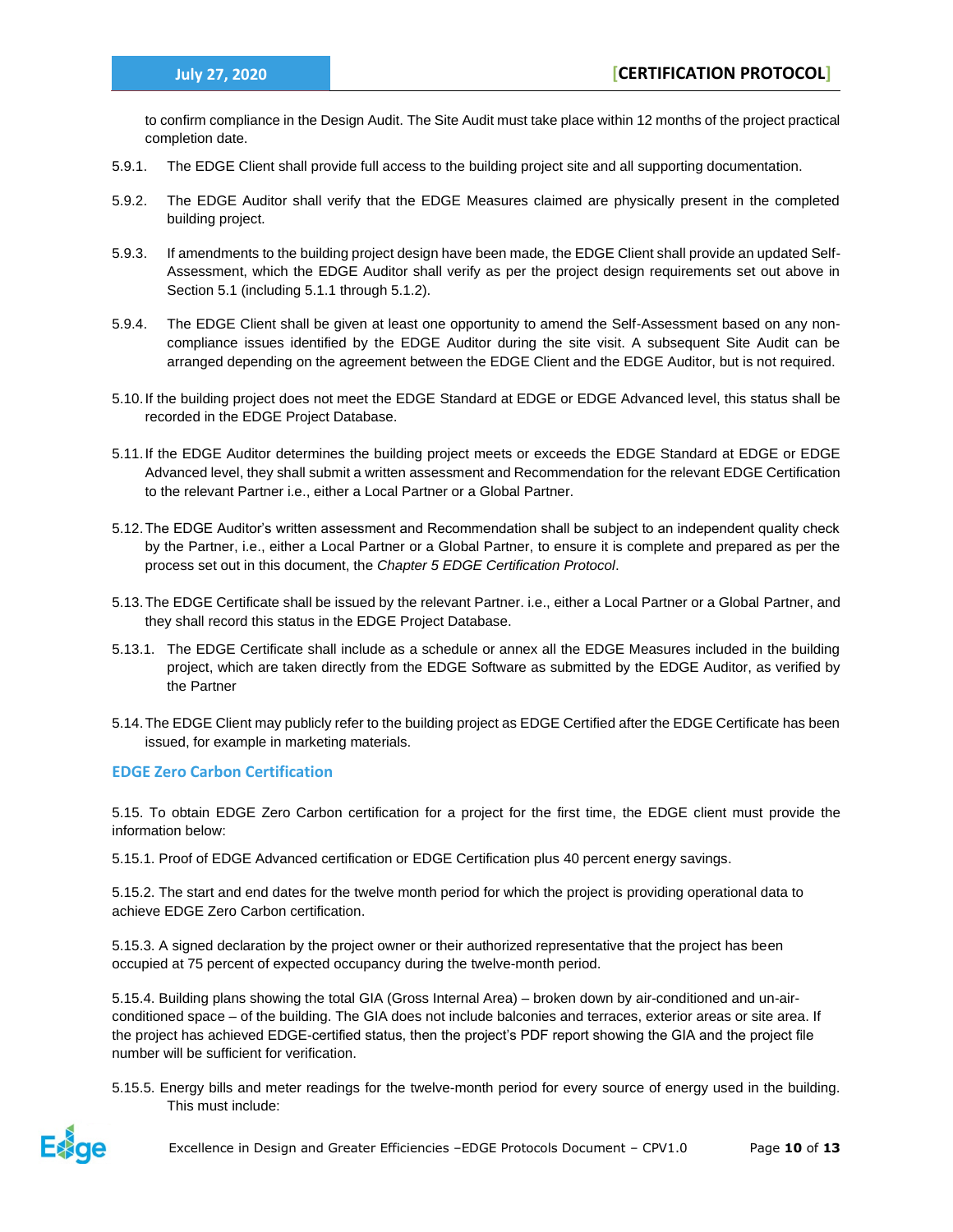- All fuel used on site
- On-site electricity produced
- Off-site electricity purchased

The bills and meters together must show the total:

- Quantity of energy consumed
- Type of energy consumed

Types of energy include, but are not limited to:

- **Fuels** 
	- o Coal
	- o Diesel
	- o Natural gas
	- o Liquified petroleum gas (LPG)
	- o Solar thermal
- **Electricity** 
	- o Fossil fuel derived, or of unspecified derivation
	- $\circ$  Derived from solar, wind, hydro, or other unspecified renewable energy sources

Energy bills and metering data must cover the specified twelve-month period. For energy produced on site, documentation may include readings from a meter, for example, the inverter in a solar system. If the system does not include a meter, estimated energy production based on the specifications of the system may be used.

5.15.6. If carbon offsets are used, the client must obtain (a) a certificate from the carbon offset provider that the offset has been "retired" and (b) proof that the offset complies with one of the following standards:

- Climate SEED
- Community Climate Biodiversity Standard (CCBA)
- Gold Standard
- ISO 14064-2
- UNFCCC Clean Development Mechanism (CDM)
- Verified Carbon Standard (VCS)

5.15.7. The Zero Carbon Application shall be submitted to the Local or Global Partner or their Third Party Certifying Body for review and issuance of the certificate.

## **6. Pilot testing by Local Partners**

- 6.1. Pilot testing shall be initiated by a Local Partner, and occur after the Local Partner has signed a legal agreement with IFC.
- 6.1.1. Pilot tests may be undertaken concurrently with the development of an Internal Management System by the Local Partner.
- 6.1.2. Pilot projects shall only be initiated in the first two (2) calendar years after the date the legal agreement is signed between the Local Partner and IFC, after which point the process outlined below in Sections 4, 5 and 6 shall be followed.

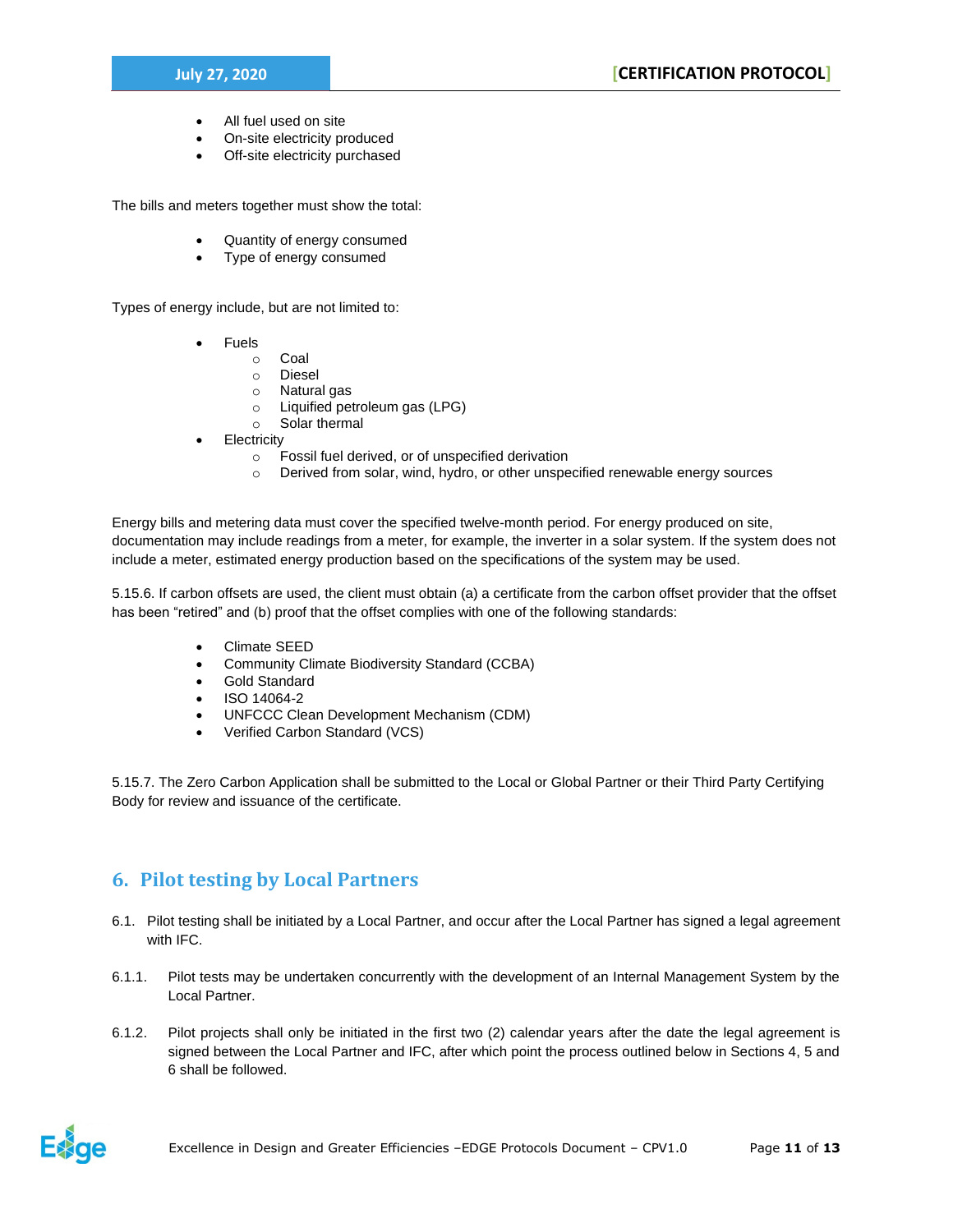- 6.1.3. A Local Partner may undertake a pilot test at the same time as EDGE Clients and EDGE Auditors are following the process outlined below in Sections 4, 5 and 6 are being followed, provided the pilot test is initiated within the two-year window.
- 6.2. The pilot test shall consist of a Design Audit and Site Audit of building projects as set out below in *Article [4.](#page-7-0) EDGE Certification*.
- 6.3. The Local Partner shall identify a minimum of one (1) candidate building project for pilot testing. Candidate projects are:
	- i) Near complete or complete building projects;
	- ii) Projects with full planning and design paperwork available;
	- iii) Projects that have been designed according to principles of green building, and are therefore likely to meet the EDGE Standard at EDGE or EDGE Advanced level;
	- iv) Prepared to participate in the pilot process; and
	- v) Interested in receiving EDGE Certification
- 6.4 The Local Partner shall select at least one building project for pilot testing, with input and advice on selection of projects provided by the EO&M Team. The Local Partner and the pilot project Client shall enter into a memorandum of understanding, setting out the roles and responsibilities of the parties during the pilot phase.
- 6.5 Each pilot Design Audit and Site Audit shall be undertaken by a technical expert with:
	- i) An understanding of verification / audit processes.
	- ii) An understanding of quality assurance processes.
	- iii) Knowledge of other green building standards.
	- iv) Knowledge of building modeling.
	- v) An understanding of the environmental impact of the built environment.
	- vi) Knowledge of sustainable construction techniques.
	- vii) An understanding of building services.
- 6.6 The technical expert(s) for the Design Audit and Site Audit shall be selected by the EO&M Team, with input and advice provided by the Local Partner.
- 6.7 The EO&M Team shall provide training to the selected technical expert(s) on the EDGE Software and Certification process.
- 6.8 The technical expert(s) shall provide a written report on the pilot tests, including
	- i) Compliance of the pilot project with the EDGE Standard at EDGE or EDGE Advanced level
	- ii) Feedback on the process and use of the EDGE Software
	- iii) Feedback on technical data points in the EDGE Software and the Base Case
	- iv) Any other important lessons learned or recommendations from the experience
- 6.9 The EO&M Team and the Local Partner shall review the technical expert's assessment of the pilot project's compliance with the EDGE Standard at EDGE or EDGE Advanced level and determine whether it is correct. Where the pilot projects meet the EDGE Standard at EDGE or EDGE Advanced level, the pilot project Client shall be eligible to apply for an EDGE Certificate to be issued for their project.
- 6.10 Where the expert's report findings include recommendations for amendments to EDGE Software Local Adaptation, the Local Partner shall consider these as part of the development of the EDGE Software Local Adaptation, as set out in *Chapter 6 EDGE Software Local Adaptation*.